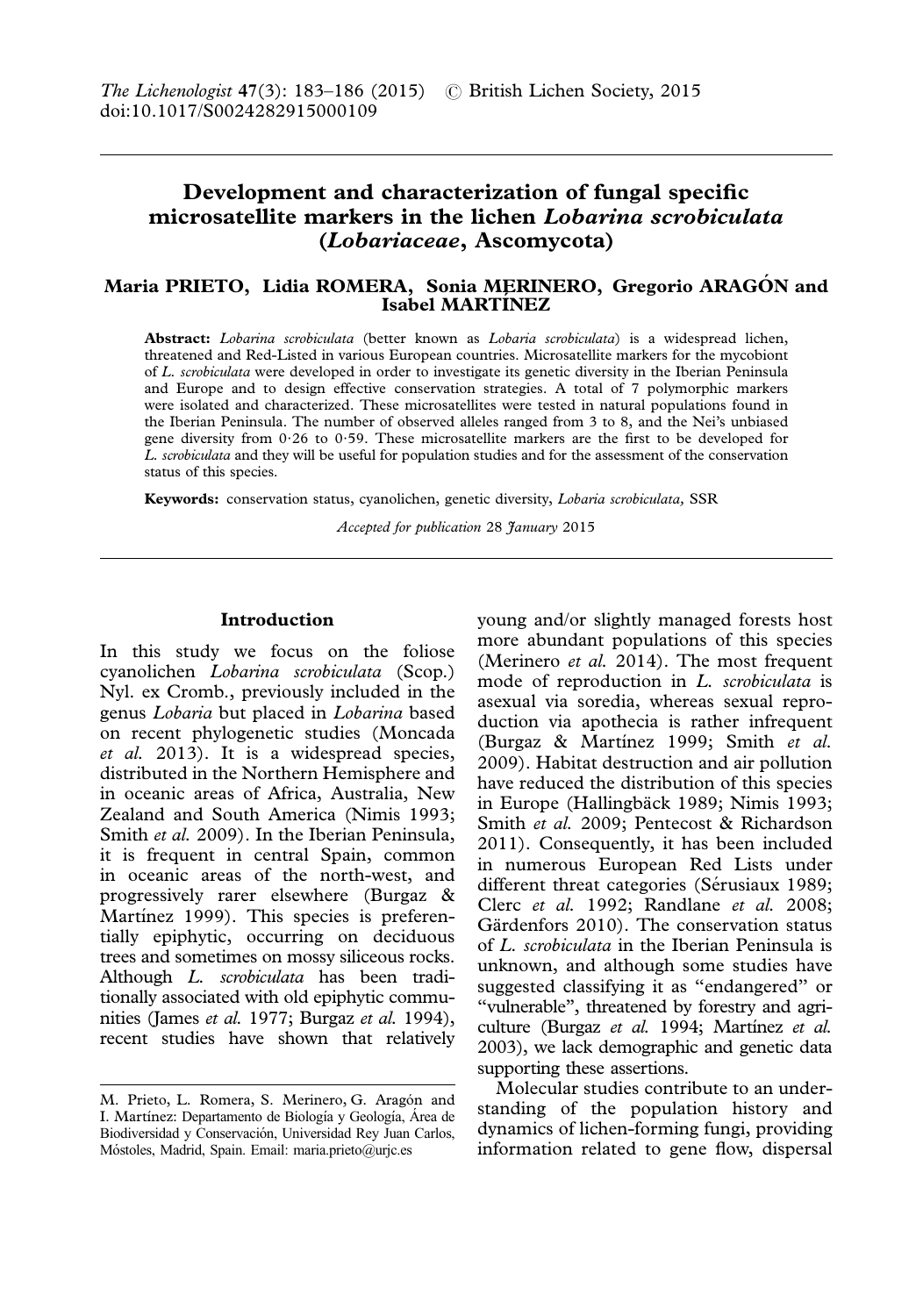and mating systems, which is essential for lichen conservation. Compared to other genetic markers, microsatellites show higher levels of variation, and they have been used for population studies in several lichen species (e.g. Otálora et al. [2011;](#page-3-0) Mansournia et al. [2012](#page-3-0); Scheidegger et al. [2012;](#page-3-0) Werth et al. [2013](#page-3-0)). However, major drawbacks of microsatellite markers are that they might not work for other species and they may show less genetic variability than in those species for which they were originally developed (Werth [2010](#page-3-0)). Thus, new specific microsatellites and primers must be developed in order to work with new taxa. Here, we have developed and characterized new microsatellite markers for L. scrobiculata to assess its genetic diversity, connectivity and population structure across its distribution area in the Iberian Peninsula and Europe.

### **Methods**

Total fungal genomic DNA of seven specimens of L. scrobiculata was isolated from different populations and mixed for library production. These populations are scattered across the Iberian Peninsula (Ávila, Ciudad Real, Gipuzkoa, Huelva, Palencia and Tarragona in Spain, and Coimbra in Portugal). The distances between populations range from 180 to 820 km. In these populations, L. scrobiculata presents mainly asexual propagules (i.e. soredia) and almost never reproduces sexually.

Before DNA extraction, the cyanobiont was manually removed from thalli under a dissecting microscope. Genomic DNA was extracted from the mycobiont tissue using DNeasy Plant Mini Kit (Qiagen) following the manufacturer's instructions. To test if the DNA extractions contained the cyanobiont, we performed PCR amplifications using the fungal nuITS ribosomal primers ITS1-ITS4 (White et al. [1990](#page-3-0)) and the cyanobacterial specific primers rbcLX CW-CX (Rudi et al. [1998\)](#page-3-0). In these tests we used three samples in which DNA was extracted from complete lichen thalli, containing both myco- and cyanobiont DNA, as positive controls. Amplifications were performed in  $20 \mu l$  volumes containing a reaction mixture of 6  $\mu l$  of Multiplex PCR Master Mix (Qiagen),  $1 \mu l$  of primer mixture (10  $\mu$ M), 10  $\mu$ l dH<sub>2</sub>O and 3  $\mu$ l of genomic DNA. Amplifications were carried out in a PTC-100 Peltier thermal cycler with the same PCR conditions as in Prieto et al. ([2010](#page-3-0)) for the nuITS region, and with the following cycling conditions for the  $rbcLX$ : initial denaturation at  $94^{\circ}$ C for 15 min, followed by 3 cycles of 94 $\mathrm{^{\circ}C}$  for 30 s, 40 $\mathrm{^{\circ}C}$  for 30 s and 72 $\mathrm{^{\circ}C}$  for 2 min, 38 cycles of  $94^{\circ}$ C for 30 s, 55°C for 30 s and 72°C for  $2 \text{ min}$ , ending with an extension step at  $72^{\circ}$ C for 10 min. PCR products were stained with SYBR Green and visualized by electrophoresis through a 1% agarose gel.

The DNA libraries, highly enriched in microsatellite loci, were prepared using GS-FLX titanium pyrosequencing (Roche Diagnostics) at GenoScreen (Lille, France). The pooled DNA was used for creating GS-FLX libraries performed on the PCR product obtained as follows: fragmentation of genomic DNA, DNA enrichment in microsatellite loci and amplification with a High Fidelity Taq polymerase.

From the sequences obtained, 240 pairs of primers were validated bioinformatically with QDD software (Meglécz et al. [2010](#page-3-0)). Primers were designed for 24 microsatellite inserts using Primer3 (Rozen & Skaletsky [2000](#page-3-0)). We carried out a BLAST search of these primer candidates to exclude any match with cyanobacteria. These primers were tested to validate efficiency and specificity of PCR with the following conditions: PCR in a total volume of  $25 \mu l$ , containing 2 µl of genomic DNA, 1 pmol of each primer, 1 U Taq DNA polymerase, 6 pmol dNTP and 37?5 pmol MgCl2. PCR reactions were performed as follows: 10 min at 95 $\degree$ C, then 40 cycles of 30 s at 95 $\degree$ C, 30 s at 55°C, 1 min at 72°C, and a final extension of 10 min at 72°C.

Of the 18 successful pairs, 12 were selected for a polymorphic analysis at GenoScreen. Finally, we performed a broader polymorphism analysis using seven successful loci in four Iberian populations (80 thalli in total) from Ciudad Real (Robledo), Coimbra (Sicó), Navarra (Irati) and Palencia (Brañosera), 270–700 km apart from each other. Coordinates and further information on the localities can be found in Merinero et al. ([2014](#page-3-0)). For this purpose, two multiplexed PCR reactions were carried out in a total volume of  $10 \mu l$  containing  $1 \mu l$  of genomic DNA,  $2 \mu l$  of a primer mix of variable concentration,  $5 \mu l$  of Multiplex PCR Master Mix (Qiagen) and  $2 \mu l$  of distilled water [\(Table 1](#page-2-0)). PCR conditions were identical to those used for testing the markers (see above). The PCR products were electrophoresed on an ABI3130 capillary sequencer using the size marker GS400HD-ROX, and product sizes were estimated using Gene Mapper v5 (Applied Biosystems).

# **Results**

Positive results were obtained in all samples with the nuITS fungal specific primers, whereas nothing was amplified using the cyanobacterial specific primers rbcLX, except for the three positive controls. Therefore, the cyanobiont was absent in our fungal extractions.

From the library production, out of the 35 471 raw data sequences obtained, 2594 sequences contained microsatellite motifs. Six of the 24 screened primer pairs did not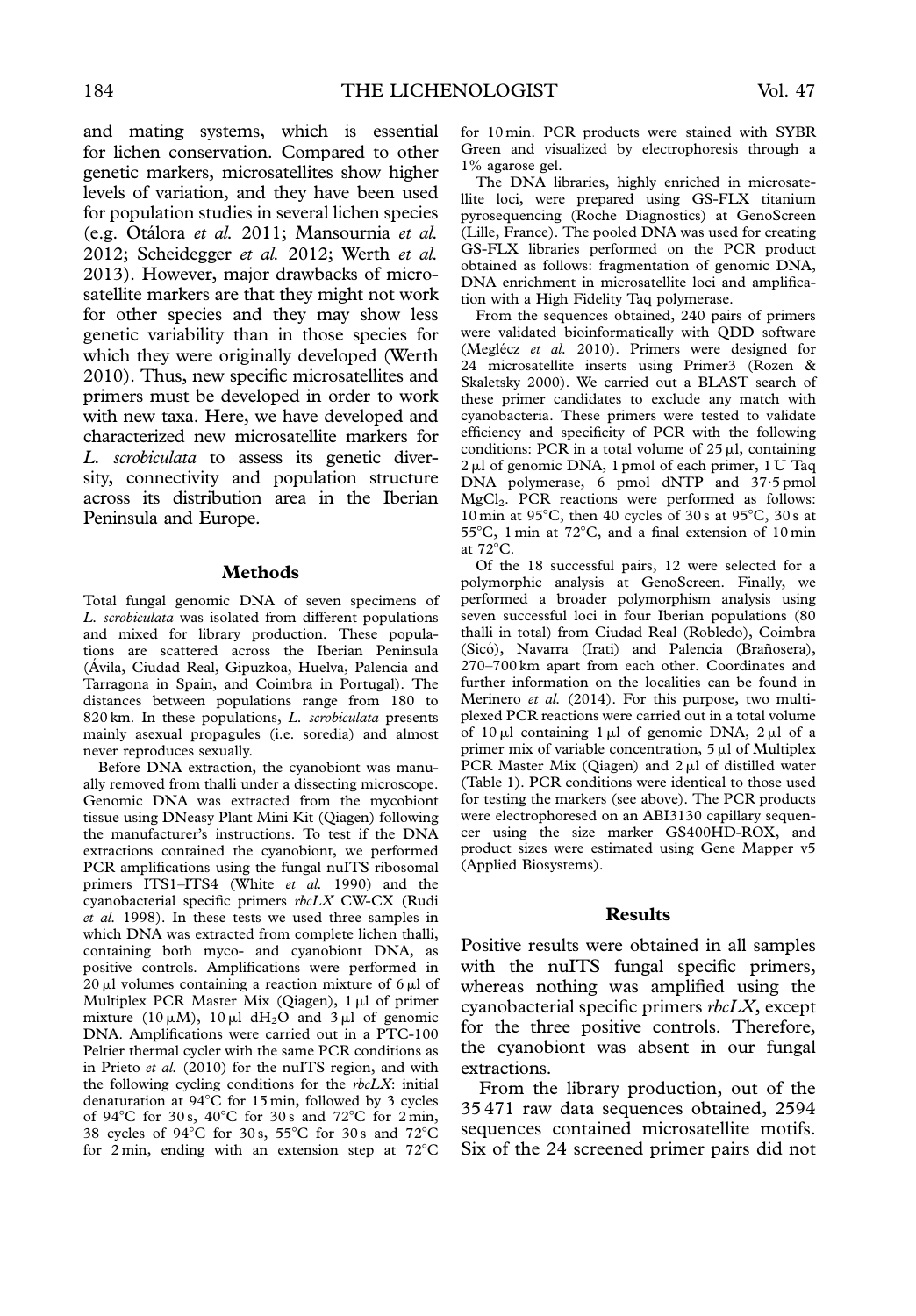<span id="page-2-0"></span>TABLE 1. Microsatellite loci identified and screened for Lobarina scrobiculata. For each locus the following is provided: primer pairs (F: forward, R: reverse), repeat motif, fluorescent dye used, multiplex reaction, size of the original fragment (bp: base pairs), concentration of each primer (conc.) and GenBank accession number.

| Locus       | Primer sequences (5'-3')  | Motif        | Dye         | Multiplex | Size<br>(bp) | Primer<br>conc.<br>$(\mu M)$ | GenBank<br>accession<br>no. |
|-------------|---------------------------|--------------|-------------|-----------|--------------|------------------------------|-----------------------------|
| LS03        | F: ACCGATTGATACGCGTGC     | $(TG)_{8}$   | FAM         | 1         | 131          | 0.08                         | KJ666764                    |
|             | R: GCTCTTATCGGTGTGGGAAA   |              |             |           |              |                              |                             |
| <b>LS07</b> | F: TAAATACGCCACGACATGCT   | $(TTC)_{10}$ | FAM         | 2         | 100          | 0.10                         | KJ666765                    |
|             | R: CCGTATTTTGCCTCGAAAGA   |              |             |           |              |                              |                             |
| <b>LS14</b> | F: AGAAGGAGTAGGAGCAGGCA   | $(AGG)_{11}$ | TAMN        | 2         | 146          | 0.08                         | KJ666766                    |
|             | R: ATCACACCGTCGCTTCTCTT   |              |             |           |              |                              |                             |
| LS15        | F: TGCGCATCTAAACATTCCAG   | $(TG)_{12}$  | <b>HEX</b>  | 1         | 104          | 0.10                         | KI666767                    |
|             | R: TTGCGCGTTTTCTATAACCA   |              |             |           |              |                              |                             |
| <b>LS18</b> | F: AGAGGACGACGAGGAGAGTG   | $(GGA)_{12}$ | TAMN        | 1         | 116          | 0.08                         | KJ666768                    |
|             | R: ACACTCAATCAACCGTGCAA   |              |             |           |              |                              |                             |
| <b>LS20</b> | F: GAGTCTCGGAGGGAAGGAAG   | $(ATC)_{13}$ | <b>HEX</b>  | 2         | 241          | 0.08                         | KJ666769                    |
|             | R: ATTTCAGGCATCAGCAGGAT   |              |             |           |              |                              |                             |
| LS21        | F: CTTTGTACGACGCAGATGTGA  | $(GAT)_{14}$ | <b>ROXN</b> | 2         | 190          | 0.08                         | KJ666770                    |
|             | R: GATCCAATCATCCAACTCGATA |              |             |           |              |                              |                             |
|             |                           |              |             |           |              |                              |                             |

TABLE 2. Number of alleles (A) and Nei's gene diversity (He) in four populations of Lobarina scrobiculata.

|                    | Total |    | Robledo (Ciudad Real) |    | Brañosera (Palencia) |      |                  | Sicó (Coimbra) |      |                  | Irati (Navarra) |      |                  |      |      |
|--------------------|-------|----|-----------------------|----|----------------------|------|------------------|----------------|------|------------------|-----------------|------|------------------|------|------|
| Locus $Ns^{\star}$ |       | A  | He                    | nt | A                    | He   | $\boldsymbol{n}$ | A              | He   | $\boldsymbol{n}$ | A               | He   | $\boldsymbol{n}$ | A    | He   |
| LS3                | 79    | 4  | 0.54                  | 19 | 3                    | 0.46 | 20               | 3              | 0.66 | 20               | 4               | 0.53 | 20               | 3    | 0.52 |
| LS07               | 77    | 6  | 0.58                  | 19 | 4                    | 0.54 | 20               | 2              | 0.49 | 20               | 5               | 0.64 | 18               | 4    | 0.66 |
| LS14               | 77    | 4  | 0.52                  | 17 | 2                    | 0.46 | 20               | 3              | 0.53 | 20               | 4               | 0.41 | 20               | 4    | 0.69 |
| LS15               | 79    | 4  | 0.26                  | 19 | 2                    | 0.10 | 20               | 2              | 0.08 | 20               | 3               | 0.27 | 20               | 4    | 0.58 |
| LS18               | 79    | 5. | 0.57                  | 19 | 4                    | 0.59 | 20               | 3              | 0.57 | 20               | 4               | 0.60 | 20               | 4    | 0.54 |
| LS20               | 75    | 3  | 0.59                  | 19 | 3                    | 0.65 | 20               | 3              | 0.67 | 20               | 3               | 0.66 | 16               | 3    | 0.40 |
| LS21               | 76    | 8  | 0.54                  | 19 | 3                    | 0.62 | 20               | 4              | 0.68 | 20               | 3               | 0.49 | 17               | 4    | 0.39 |
| Mean               |       |    | $4.86$ 0.52           |    | 3.00                 | 0.49 |                  | 2.86           | 0.53 |                  | 3.71            | 0.51 |                  | 3.71 | 0.54 |

\*Number of successful amplifications;  $\dagger$  = total number of samples analyzed per population.

produce visible PCR products. Among the 12 pairs selected for the polymorphic analysis, seven loci amplified successfully and were polymorphic. In the broader polymorphism analysis conducted on four Iberian populations, all primer pairs tested successfully for amplified unambiguous products.

The number of alleles and Nei's unbiased gene diversity were calculated using GenAlEx 6.501 (Peakall & Smouse [2006\)](#page-3-0). The number of observed alleles ranged from 3 (locus LS20) to 8 (locus LS21) with a mean of  $4.86$ , and the Nei's unbiased gene diversity ranged from  $0.26$  (locus LS15) to  $0.59$  (locus LS20) with a mean of 0.52 (Table 2). Over the four populations, the average gene diversities varied from  $0.49$  to  $0.54$  (Table 2).

These novel microsatellite markers are of paramount importance for genetic analyses and the conservation assessment of L. scrobiculata. We will investigate the population genetics of L. scrobiculata in the Iberian Peninsula and Europe, and will compare the fungal and cyanobacterial partners to determine if their genetic structures are coupled.